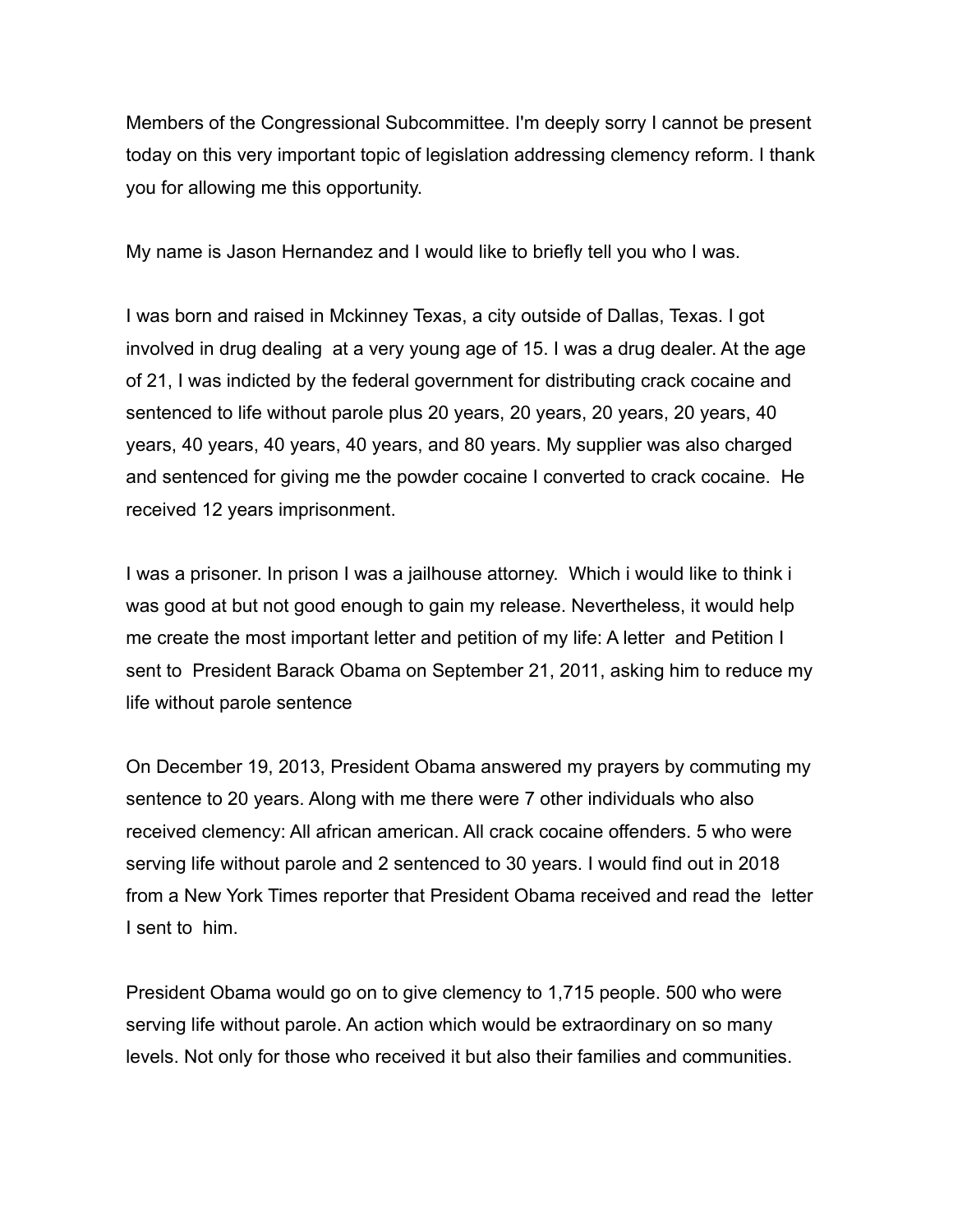President Obama's show of good grace and willingness to exercise his power to pardon so abundantly has also been done by other Presidents of the United States. Typically in relation to war.

President John Adams pardoned soldiers who had deserted during the Revolutionary War.

President Abraham Lincoln would issue 64 pardons to confederate soldiers for war-related offenses. They were part of his Proclamation of Amnesty and Reconstruction which was his blueprint for the reintegration of the South into Union.

President Andrew Johnson issued sweeping pardons to thousands of former Confederate officials and soldiers after the Civil War.

President Jimmy Carter granted an unconditional pardon to hundreds of thousands of men who evaded the draft during the Vietnam War.

In 1971 The Unites United States began another war: It was called a War On Drugs.; In any war there is an enemy, and in this instance the enemy was American Citizens. Since the commencement of the War On Drugs, millions of people have been arrested, charged, indicted, and sent to prison. A majority of which were Latinos or African-Americans who make up one-third of the United States population but two-thirds of those imprisoned.

It took over 40 years for members of congress and the population to admit this war on drugs has done more harm than good to our citizens and to our nation, most of which were African-American and Latino communities.

One of the Founding Fathers of America, Alexander Hamilton, saw the value of investing in the president the ability to grant reprieves and pardons to groups during periods of national crisis. He stated *"In seasons of insurrection or rebellion, there are often critical moments, when a well-timed offer of pardon to the insurgents or*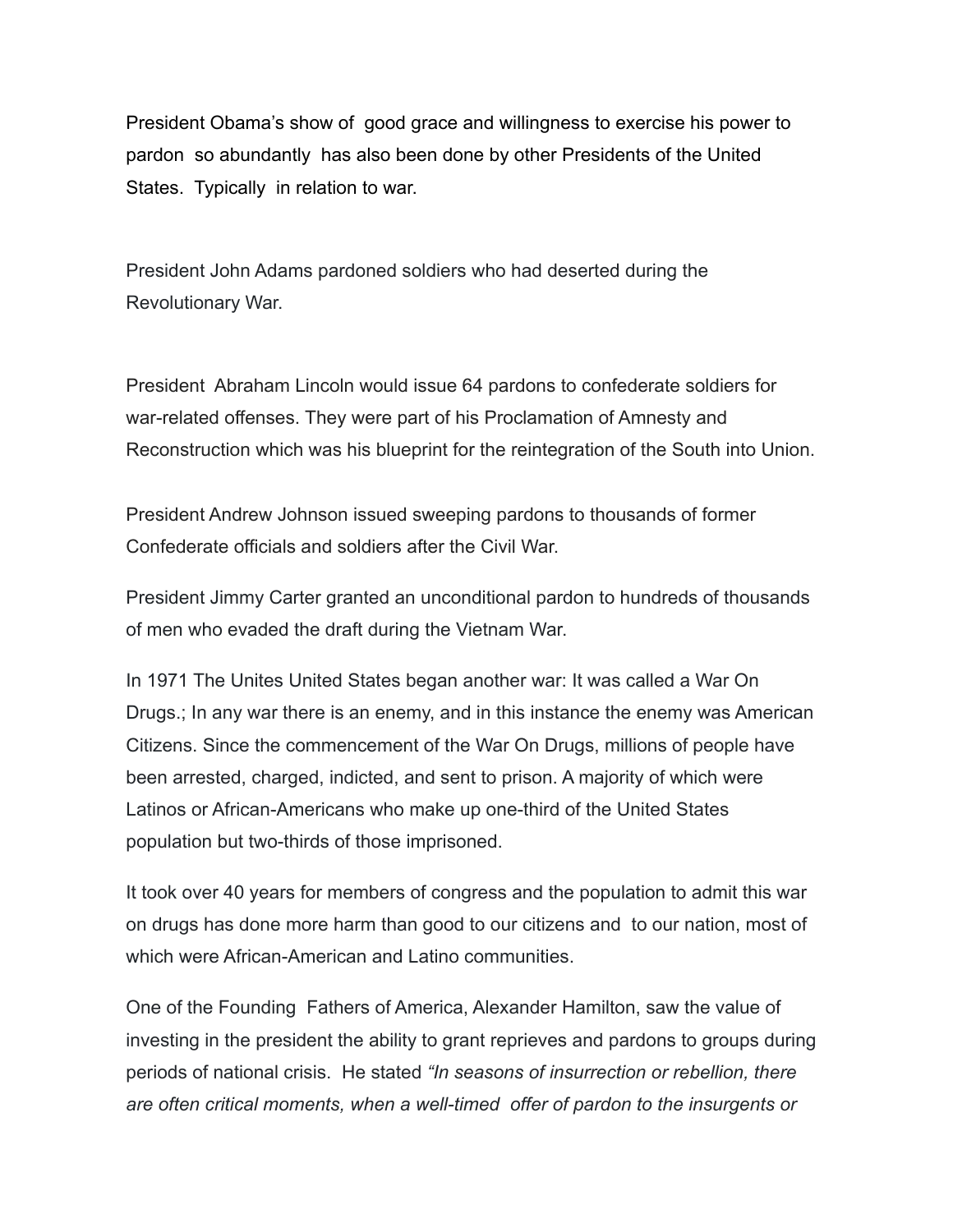*rebels may restore the tranquility of the commonwealth; and which, if suffered to pass unimproved, it may never be possible afterwards to recall."*

I have stated above how Presidents of The United State have exercised the power to pardon people who in some way committed an act related to a War initiated by the United States. Some of these wars were deemed controversial, some deemed necessary--all were periods of a national crisis.

The War On Drugs: Controversial? Necessary? Could be arguments to support both sides. What we do know is that it was a war that was not thought out, misguided, ill-advised, racially biased, and has hurt black and brown communities more than it has helped them. So much so that what the War on Drugs has done to those communities had it done the same to other communities of non color across the United States, it would be deemed a national crisis.

At a time when our communities needed sidewalks, roads, and better schools we got more prisons. At a time when we needed more mentors and teachers, we got more police instead.

Recent Presidents seem to have acknowledged this reality of the War On Drugs and have used clemency not only as an act of mercy but also as an act of correcting a wrong committed on behalf of our nation.

One method of reducing mass incarceration is by implementing mass clemency: which can be achieved by a stroke of the President's pen. It was the stroke of a pen that created mass incarceration, and it is by the stroke of the President's pen which can undue mass incarceration

In acknowledging the War On Drugs was a failure and should come to an end, one of the olive branches that can be extended to heal those communities that were mostly impacted can and should be clemency.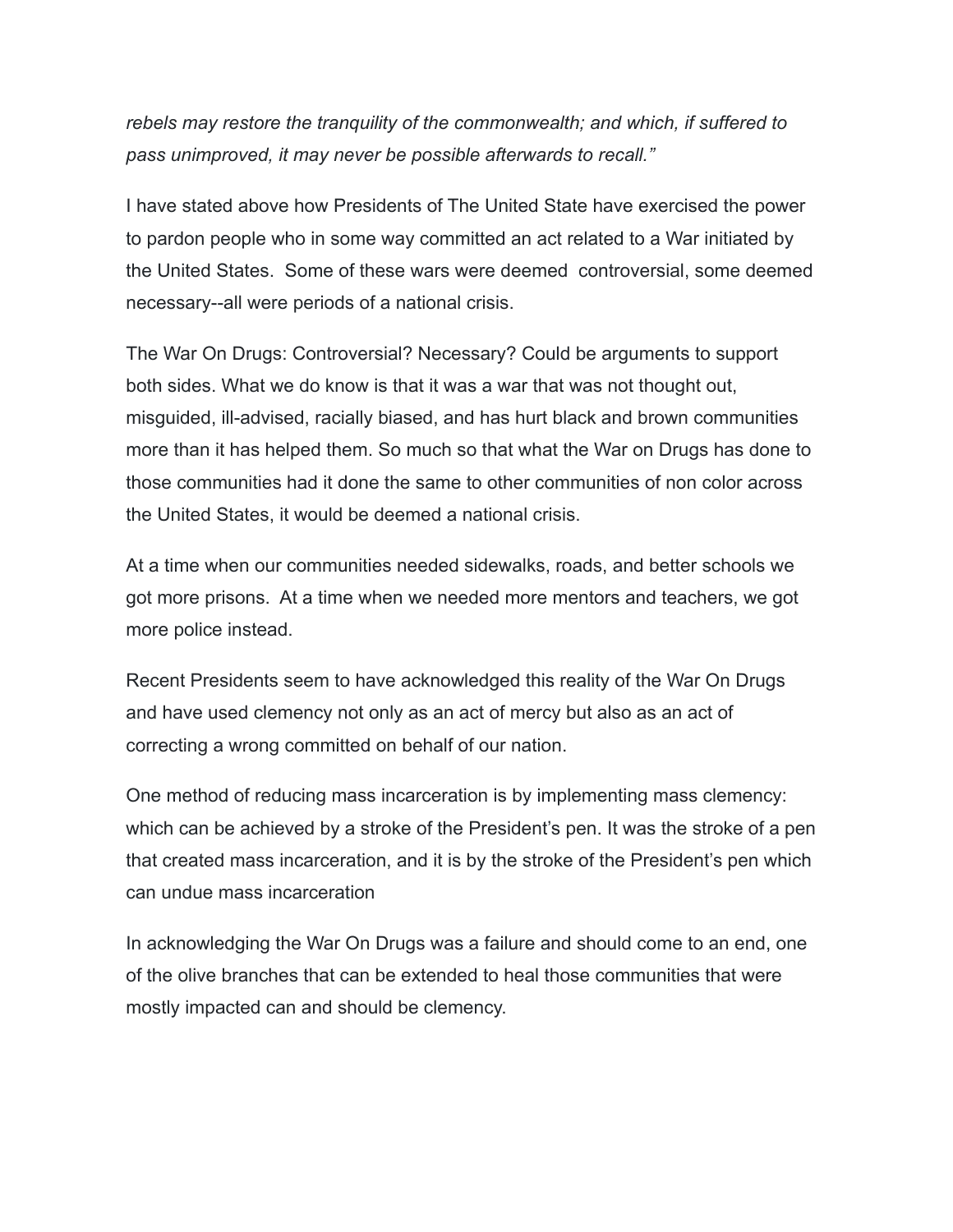Former Supreme Court Justice Kennedy, in a 2003 speech to the American Bar Association, illustrated the pardon power as one of being extraordinary unique, and a necessity in ensuring justice is administered and adjusted over time;

*A people confident in its laws and institutions should not be ashamed of mercy. " I hope more lawyers involved in the pardon process will say to Chief Executives, "Mr. President," or "Your Excellency, the Governor, this young man has not served his full sentence, but he has served long enough. Give him what only you can give him. Give him another chance. Give him a priceless gift. Give him Liberty."*

If the President of The United States, the most powerful man in the world, were to implement mass clemency it would send a message to others incarcerated as well as to those who are free that people can change and when they do mercy and forgiveness should be bestowed upon them. **For** *"still, the prisoner is a person; still he or she is part of the family of humankind."* Quoting Justice Kennedy, ABA Speech 2003.

Early I stated who I was. Now Let me tell you who I am.

After nearly 18 years imprisonment I was released on August 11th, 2015 at the age of 39.

I am a criminal justice reformer and the founder of Crack Open The Door and Get Clemency now. I have been deemed an expert on clemency who has taught this subject at colleges and I have contributed to nearly a dozen individuals obtaining their freedom--9 of which were serving life without parole.

I am an Author who has written a book called Get Clemency Now: which teaches people incarcerated and their families how to put together powerful clemency petitions without the help of an attorney. Which is viewable and downloadable for free at gtetclemencynow.org.